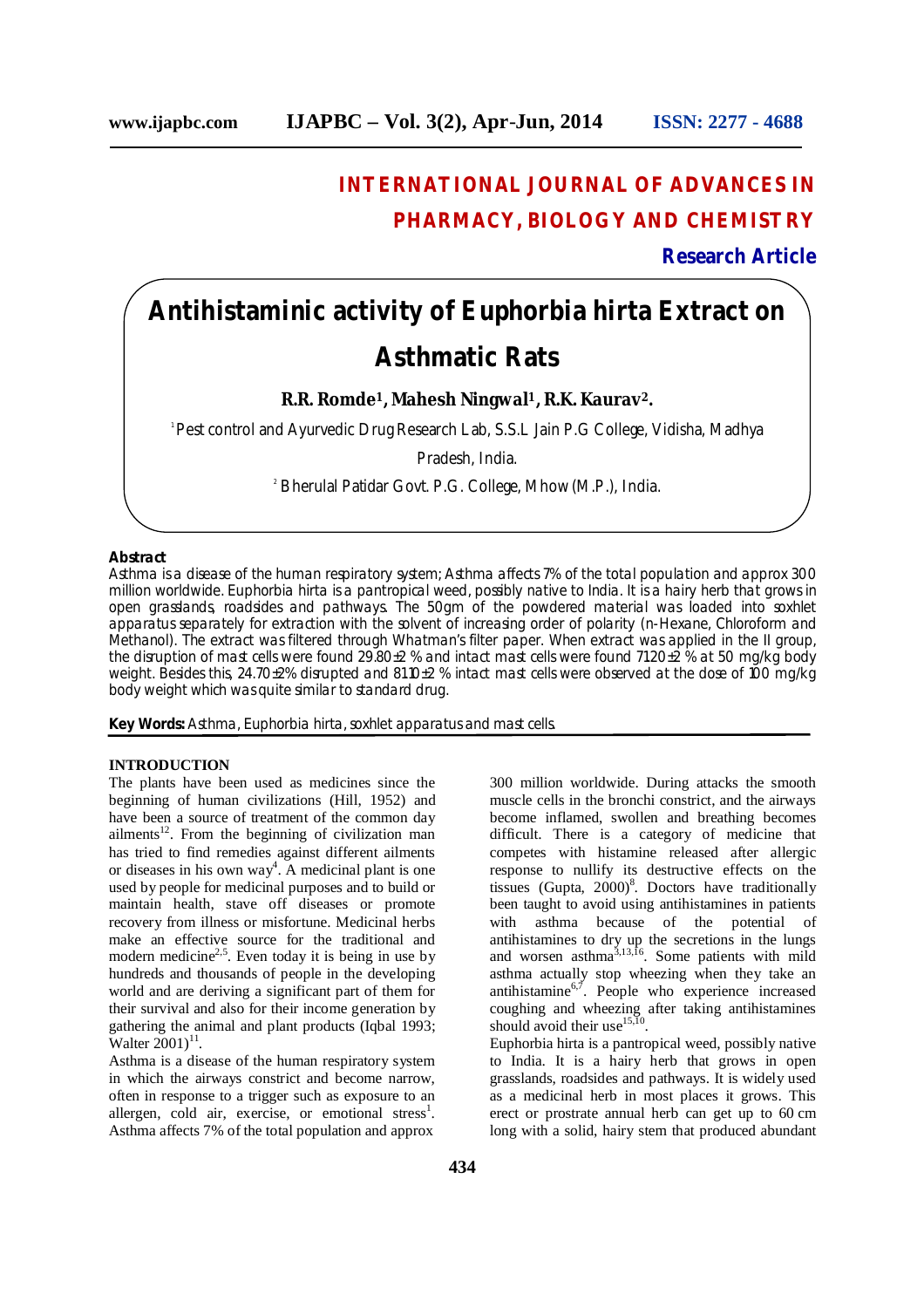white latex. There are stipules present. The leaves are simple, elliptical, hairy (on both upper and lower surfaces but particularly on the veins on the lower leaf surface), with a finely dentate margin. Leaves occur in opposite pairs on the stem. The flowers are unisexual and found in axillary cymes at each leaf node. They lack petals and are generally on a stalk. The fruit is a capsules with three valves and produces tiny, oblong, four-sided red seeds. It has a white or brown taproot.

#### **MATERIALS AND METHODS:**

The plant material of Euphorbia hirta was collected from the fields of District Ratlam of M.P. The plant was identified and authenticated by the taxonomist of botany department of S.S.L. Jain College Vidisha. A voucher specimen of the plant material was procured in the herbarium data sheet of the laboratory. The plant material was washed thoroughly with water and then air dried in shade at room temperature  $25 \pm 2^{\circ}c$ for more than  $15 \text{ days}^{17}$ . The air dried plant material was grinded to powder about  $40 - 60$  mesh size. The 50gm of the powdered material was loaded into soxhlet apparatus separately for extraction with the solvent of increasing order of polarity (n-Hexane, Chloroform and Methanol)<sup>9,18</sup>. The extract was filtered through Whatman's filter paper. Then the crude extract was concentrated in the vacuum rotary evaporator. The crude extract obtained from plant

was tested for various biological activities against Asthmatic rats.

## **OBSERVATIONS AND RESULTS:**

For the anti-histaminic activity, all the groups were sensitized by injecting subcutaneously 0.5 ml of horse serum along with 0.5 ml of triple antigen containing 20,000 million *Bordetella pertussis*  bacteria<sup>14</sup>. The sensitized rats were divided into five groups. Group I was served as control and have received water with *ad-libitum* but not treated and sacrificed for the observation of mast cells which were found  $15.50 \pm 2\%$  intact and  $88.20 \pm 2\%$ disrupted. Mast cells were observed carefully and percentage of intact and disrupted mast cells were calculated.

When plant *Euphorbia hirta* extract was given in the II group, the disruption of mast cells were found  $29.80\pm2$  % and intact mast cells were found  $71.20\pm2$ % at 50 mg/kg body weight (Fig. 38). Besides this,  $24.70\pm2\%$  disrupted and  $81.10\pm2\%$  intact mast cells were observed at the dose of 100 mg/kg body weight. In the III group 10 mg/kg b.w. standard drug prednisolone was given intramuscularly, it was observed that the disruption of mast cells was  $20.40\pm2$  % and intact mast cells was found  $84.50\pm2\%$ which was quite similar to the maximum 100 mg/kg/b. w. of herbal extract.

| Group                          | Treatment                                          | Dose          | Route of administration | Mast cells de-granulation |                  |
|--------------------------------|----------------------------------------------------|---------------|-------------------------|---------------------------|------------------|
|                                |                                                    | (mg/kg b. w.) |                         | Disrupted %               | Intact %         |
| I                              | Control Sensitized                                 | $-$           | Not given               | $88.20 \pm 2\%$           | $15.50 \pm 2\%$  |
| $_{\rm II}$                    | Treated with Euphorbia wallichii<br>extract        | 50            | Orally                  | $29.80 \pm 2\%$           | $71.20 \pm 2$ %  |
|                                | Treated with <i>Euphorbia wallichii</i><br>extract | 100           | Orally                  | $24.70 \pm 2\%$           | $81.10 \pm 2 \%$ |
| Ш<br>$\mathbf{r}$ $\mathbf{r}$ | Standard drug Prednisolone<br>$0.05 \pm 0.021$     | 10            | Intra muscular          | $20.40 \pm 2\%$           | $84.50 \pm 2\%$  |

*P value* 0.05, \* SEM

#### **REFERENCES**

- 1. Agrawal B and Mehta A. Efficacy and safety of seed kernel of Moringa oleiferam in the treatment of bronchial asthma. Indian J Pharmacol. 2008; 40(1):28-31.
- 2. Atal CK and Kapur BM. Cultivation and utilization of medicinal plants. R.R.L. Jammu: 1971: 568.